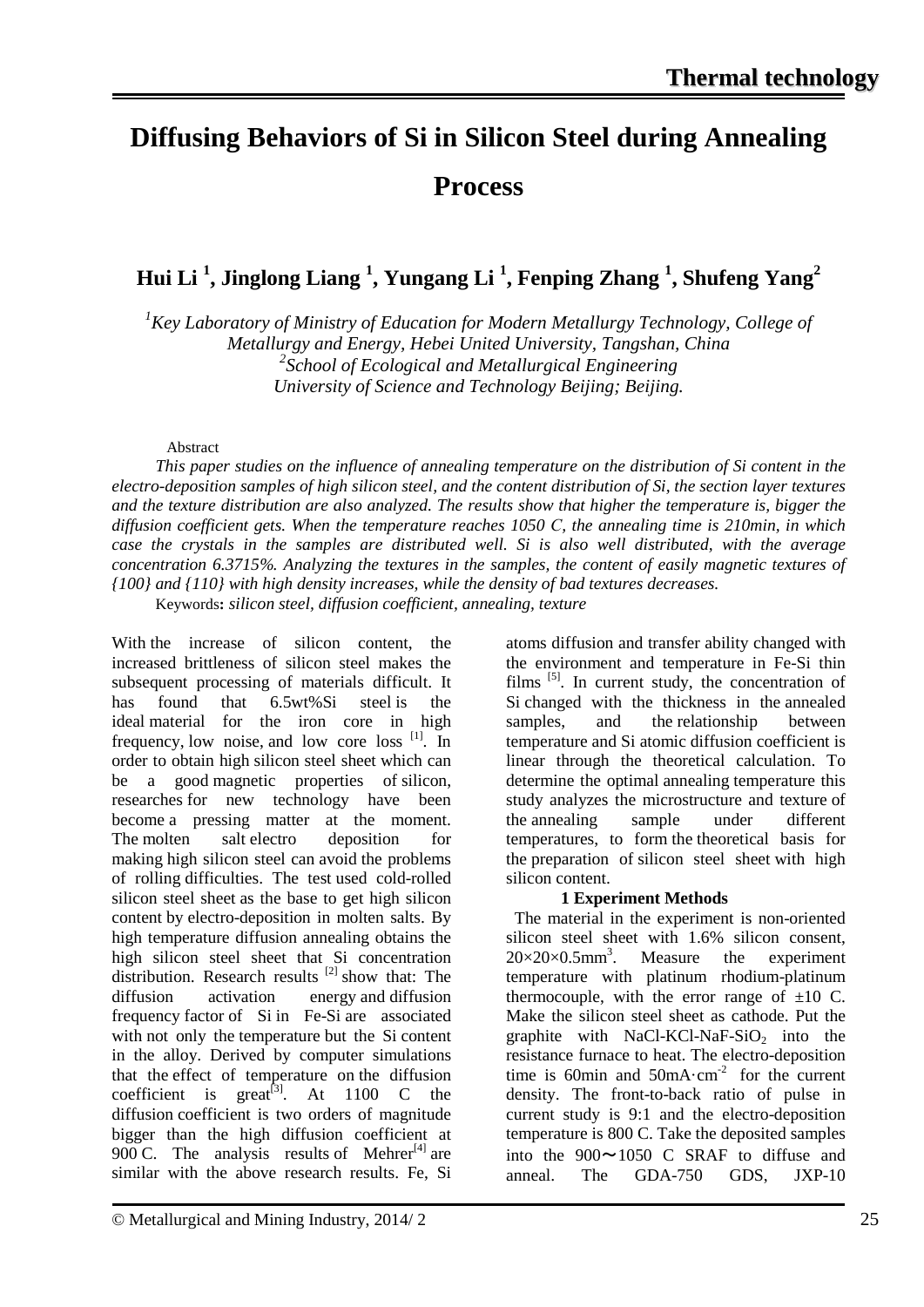metallographic microscope and D5000 X-RAR DIFFRACTOMETER were used to analyze and test these samples.



#### **2 The Result and Analysis**

2.1 Effect of annealing temperature on diffusion of Si content in samples.

**Figure 1** Effect of annealing temperature on distribution of Si content in samples (a) 900℃ (b) 950℃(c) 1000℃ (d) 1050℃

The concentration of Si content influenced by annealing temperature is shown in Fig 1. It is clear that the concentration of Si content changes greatly before and after annealing. High temperature annealing promotes the internal diffusion of Si in deposition layer. The Si content in surface layer decreases, while the depth of diffusion increases. When the temperature gets to 1050 C, the concentration tends to be more evenly distributed.

#### 2.2 Diffusivity

 In the process of annealing and homogenization diffusion, the samples after electro-deposition have obvious diffusing character: the total account of Si in samples is constant, and does not change with the change of diffusion conditions. As shown in the fig 1, the concentration of Si appears exponential decaying. With the increase of *x*, the concentration reduces rapidly. The shorter the diffusing time is, the higher the concentration gradient is. With the extension of diffusing time, the speed of reduction decreases, which means the formation of the concentration gradient decreases. So, it is clear that the diffusion process satisfies one dimensional film source unsteady diffusion model.

 Take the concentration of Si content in electrodeposition as the result of that the components diffuse towards the substrate in the condition of annealing temperature for time  $t_0$ , the concentration distribution of the samples after annealing as the concentration distribution of that the components diffuse towards the substrate for time  $t_0$ + $t$ . The changes of concentration are not higher than 20%, and the influence of the electrodeposition time on the diffusivity of Si has been proved. Use the Gaussian solution of Fick's second law to solve:

$$
c(x,t) = A + \frac{M}{\sqrt{\pi Dt}} \exp\left(-\frac{x^2}{4Dt}\right) \tag{1}
$$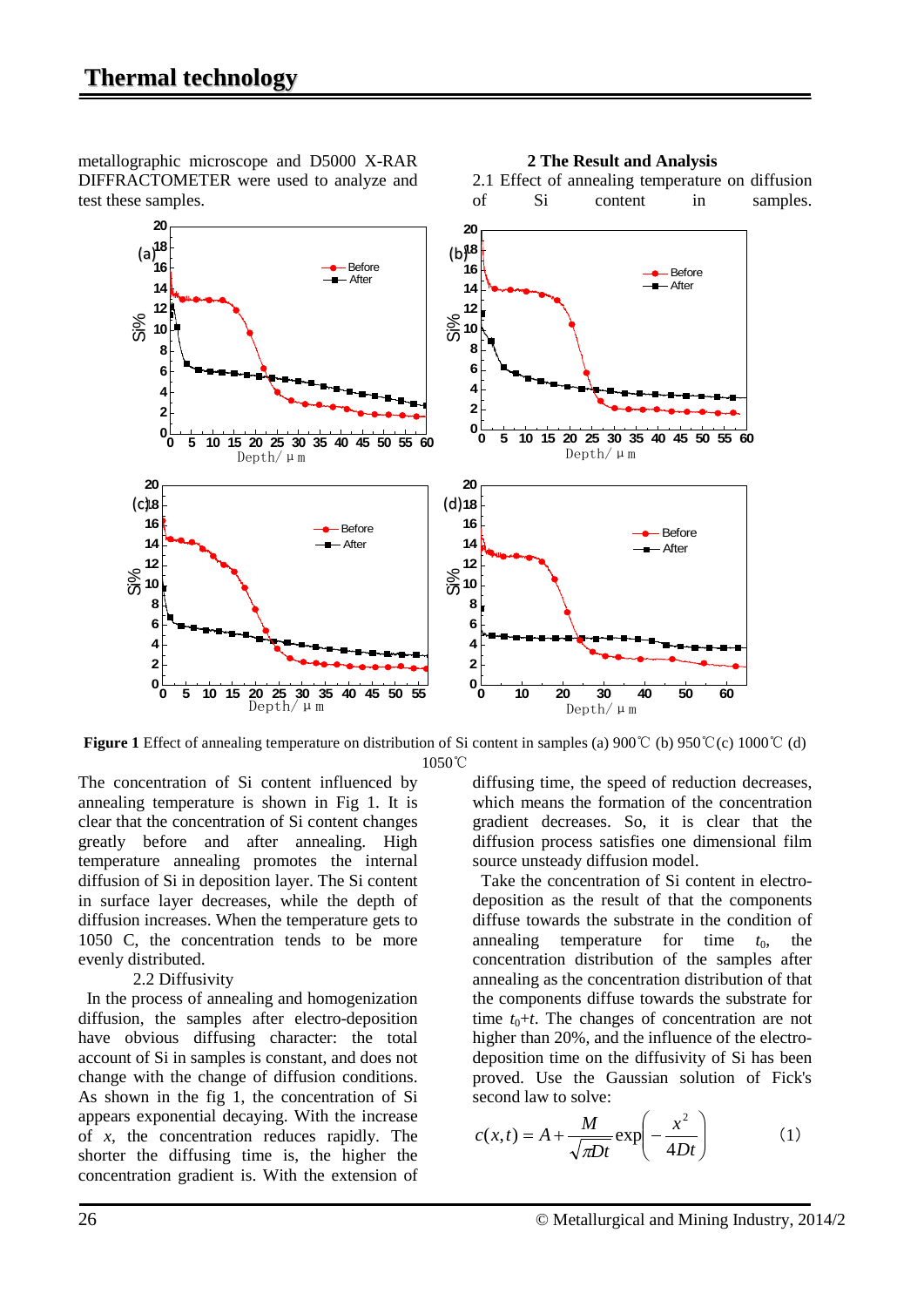The concentration distribution of Si content in the samples can be shown as:

$$
c(x,t_0) = A + \frac{M}{\sqrt{\pi Dt_0}} \exp\left(-\frac{x^2}{4Dt_0}\right) \qquad (2)
$$

 The concentration distribution of Si content in the samples after annealing can be shown as:

$$
c(x,t_1) = A + \frac{M}{\sqrt{\pi Dt_1}} \exp\left(-\frac{x^2}{4Dt_1}\right) \tag{3}
$$

In the above formulas,

 $c(x, t_0)$  ---- the concentration of Si content corresponded to the depth *x* after the electrodeposition %.

 $c(x, t_1)$  ---- the concentration of Si content corresponded to the depth *x* after annealing %.

*M* ----the total amount of diffusion components of Si content %.

 *A* ---- constant. During the calculation, the concentration of Si content is treated as 1.6%.

 Before the concentration of Si content becomes homogenization, as the diffusion time *t* is certain,

and *M* and *D* are also certain constants, *M* <sup>π</sup> *Dt* is

constant. So the decay factor of concentration 2

 $\exp\left(-\frac{x}{4l}\right)$  $\left(-\frac{x^2}{4Dt}\right)$  $(4Dt)$ can be used to solve the diffusivity

of Si in the samples. To facilitate the calculation, take logarithm on both sides of (2) and (3):

$$
\ln(c(x, t_0) - A) = \ln \frac{M}{\sqrt{\pi D t_0}} - \frac{x^2}{4Dt_0}
$$
 (4)

$$
\ln\left(c(x, t_1) - A\right) = \ln\frac{M}{\sqrt{\pi D t_1}} - \frac{x^2}{4Dt_1} \tag{5}
$$

 Based on the above equations, linear fitting concentration curves before and after annealing can be made. The results are as follows:

900°C :  
\nBefore  
\n
$$
\ln(c(x, t_0) - 1.6) = 2.30667 - 1.49E - 3x^2
$$
  
\n(6)  
\nAfter  
\n $\ln(c(x, t_1) - 1.6) = 1.71038 - 4.686E - 4x^2$   
\n(7)  
\n950 C :  
\nBefore  
\n $\ln(c(x, t_0) - 1.6) = 2.29954 - 1.73E - 3x^2$   
\n(8)  
\nAfter  
\n $\ln(c(x, t_1) - 1.6) = 1.28815 - 2.718E - 4x^2$   
\n(9)  
\n1000 C :  
\nBefore  
\n $\ln(c(x, t_0) - 1.6) = 2.26455 - 1.77E - 3x^2$   
\n(10)  
\nAfter  
\n $\ln(c(x, t_1) - 1.6) = 1.27638 - 2.445E - 4x^2$   
\n(11)  
\n1050 C :  
\nBefore  
\n $\ln(c(x, t_1) - 1.6) = 1.81137 - 6.1565E - 4x^2$   
\n(12)  
\nAfter  
\n $\ln(c(x, t_1) - 1.6) = 1.81137 - 6.1565E - 4x^2$   
\n(12)  
\nAfter  
\n $\ln(c(x, t_1) - 1.6) = 1.20814 - 1.328E - 4x^2$   
\n(13)

**Table1** Effect of annealing temperature on diffusion of Si in samples

| Samples | Annealing tem/ $\degree$ C | Diffusion time $t_0$ /min | Diffusivity $D \times 10^{13}$ /m <sup>2</sup> ·s <sup>-1</sup> |
|---------|----------------------------|---------------------------|-----------------------------------------------------------------|
| (a)     | 900                        | 27.526                    | 1.016                                                           |
| (b)     | 950                        | 11.184                    | 2.15                                                            |
| (c)     | 1000                       | 9.617                     | 2.448                                                           |
| (d)     | 1050                       | 16.500                    | 4.102                                                           |

Because the concentration distribution of the electro-deposition samples is supposed as the distribution when the thin film components diffuse for  $t_0$ , and the concentration distribution after annealing is the distribution when the thin film components diffuse for  $t_1$ , so we should make sure the occurrence of  $t_0$ . According to the slope of the fitting result before and after annealing, it is not difficult to see that the radio of  $t_0$  and  $t_1$  is inverse radio. Use k to stand for the slope of a line. Then  $k_{before}/k_{after}= t_1/t_0$  and  $t_1=$  $t_0$ +60)min. Put the value of  $t_0$  into (4) and (5), and we can get the diffusivities of different annealing temperatures. The effects of annealing temperature on diffusion of Si in samples are shown in table 1, It is clear that the diffusion of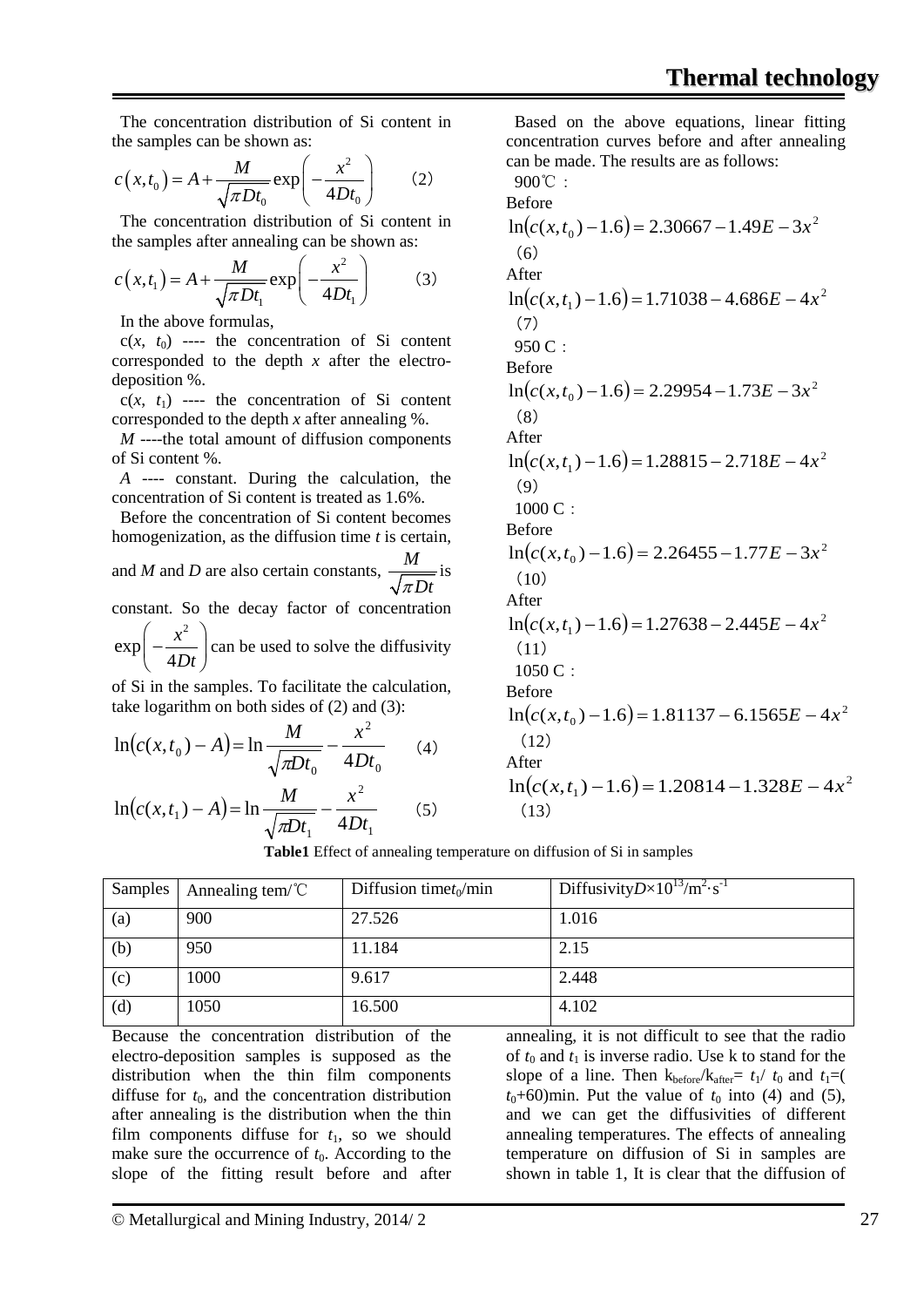Si in the samples increases obviously, as is shown in article [6].

2.3 The analysis of sample structure and texture after annealing

 The concentration distribution of sample in the process of electro-deposition has little influence on the diffusion of Si content. So, at a certain temperature, the annealing time of homogenizing annealing diffusion is mainly determined by the Si content in the electro-deposition silicon layer. Changing the parameter of the electro-deposition, the samples with different concentrations need to be determined the annealing time based on the Si content in the electro-deposition. According to the influence of the temperature on the diffusion of Si we get above, the study choose temperature at which higher diffusivity can be obtained to do the annealing experiment. The samples are analyzed after annealing. The result is shown in Fig 2.



**Figure 2** the metallographic photos of samples after the annealing and the Si concentration distribution metallographic photos (a) the metallographic photos (b)Si concentration distribution

As it is shown in Fig 2, the size of the crystal grains of the section in the samples are big, about 188.840μm, on the average of 1.5, which just falls into the best iron losses size range  $(100 \sim 200 \mu m)$ . The annealing process can improve the growth of crystal grains. The annealing temperature has great influence on the growing of the crystal grains. With the increase of the annealing temperature, the growing speed of the crystal grains increases. And after a certain period of time, coarse grains are generated. According to the relationship between the temperature and the diffusivity of Si content, the diffusivity of Si is bigger when the temperature is higher, the energy of the atom is bigger, and the diffusion is easier, too. High temperature annealing contributes to the diffusion of Si with high concentration from the surface into the inside of the samples. The concentration of the sample surface decreases. The depth of the diffusion increases. Finally the concentration of Si gets homogenization. At the temperature of 1000 C, 210min for annealing. the concentration tends to be evenly distributed, with the concentration of 6.3715%, close to 6.5%.

To get well-magnetic silicon steel, we need to improve the strength of the {100} and {110} texture, and decrease the strength of  $\{111\}^{[7-9]}$ . It is mainly influenced by annealing conditions whether the texture after annealing the same as the texture after cold rolling. That is to say, it is mainly influenced by the annealing temperature and time. Fig 3 is the  $\varphi_2 = 45^\circ$  sections of ODF for samples with different temperatures. It is known that after annealing, the textures in the sample mainly center on the  $\{111\} < 112$ ,  $\{111\} < 110$ textures of  $\gamma$  fiber component,  $\{100\} < 011$ >, {110}<490>, and {100}<001> textures of α fiber component, and {011}<100> Goss textures. Compared with the cold rolling sheet in  $3(a)$ , the density of the textures after annealing in  $\gamma$  fiber component decreases, in which the density of {111}<110> textures declines obviously. The components in cold rolling samples are mainly {111}<112>, {111}<110>, {100}<011>, {011}<100> and {112}<110>. The storages of every component, from strong to weak, are in turn {111}<112>, {111}<110>, {112}<110>,  ${100}$  <011><sup>[10-11]</sup>. While annealing, nucleation and growth during Re-crystallization proceed in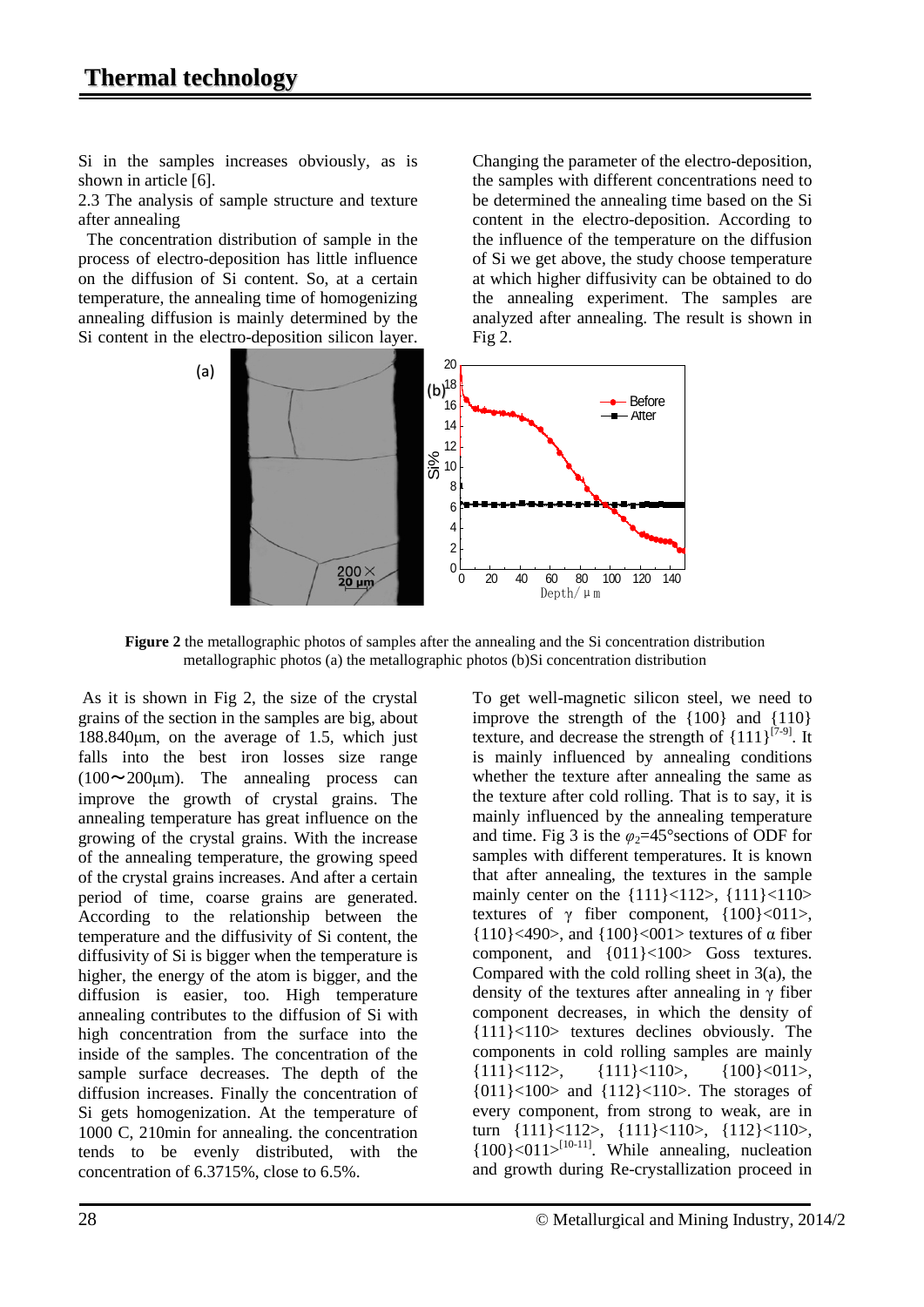the {111} plane on the textures of higher storages  $\{111\}$  < 112>,  $\{111\}$  < 110>, while it is hard to form nucleation in the textures of low storages. So, the annealing textures priority in {111} plane. The grains in Goss texture {110}<001> gradually grows through *φ*1

consumption around {111} {111} orientation face in  $\langle 112 \rangle$  texture components. When the annealing time reaches 210 min, the density of  $\gamma$ fiber component declines obviously. The density of Goss texture  ${110}$  <001> is high, about 6.20.



**Figure 3**  $\varphi_2 = 45^\circ$  sections of ODFs for sample(levels: 1, 2, 4, 5, 6, 9, 9.2)

## **3 Conclusions**

 The main annealing conditions are the influence of the change of temperature and time on the density of Si and the size of the grains, as well as the textures. The following conclusions can be made.

 1) The Si content in surface layer decreases and tends to get homogenization. With the increase of the annealing temperature, the diffusivity of Si increases.

 2) When the temperature gets to 1000 C, and annealing time is 210min, the size of the crystal grains is 188.840μm, falling into the best iron losses size range  $(100 \sim 200 \mu m)$ . The concentration of Si in the sample becomes homogenization, and gets thin silicon steel sheet with the Si content of 6.3715%, close to 6.5%.

 3) The density in {100} and {110} is high, the density in {111} texture decreases.

## **Acknowledgements**

This work was financially supported by the National Natural Science Foundation of China (Grant No. 51274082), the Science and Technology project of Tangshan City (No. 131302108b)

## **References**

- 1. J. S. Yang, J. X. Xie, C. Zhou. Preparetion technology and prospect of 6.5%Si steel[J]. Journal of Functional Materials, 2003, 34(3): 244-246.
- 2. W. J. Yuan. Study on the process and principle of powder rolling technology

for preparation[D]. Wuhan University of Technology, 2007: 87-88.

- 3. Y. D. Wang, J. Z. Xu, L. Zuo, Z. D. Liang. Computer simulation on the deposition-diffusion process in Fe- $65mg·g<sup>-1</sup>Si$  alloy thin ribbon[J]. Chinese Journal of Material Research, 1996, 10(2): 125-129.
- 4. Mehrer H, Eggersmann M, Gude A., Salamon M, Sepiol B. Diffusion in intermetallic phases of the Fe–Al and Fe–Si systems [J]. Materials Science and Engineering A, 1997(239-240): 889-898.
- 5. J. M. Zhang, Q. Xie, Y. Liang, W. X. Zeng. Formation of silicides and oxidation for the Fe/Si layers[J]. Chinese Journal of Material Research, 2008, 22(6): 297-301.
- 6. D. K. Shi. Foundation of material science[M]. Beijing: Machinery Industry Press, 1999(1): 227-228.
- 7. Jong-Tae Park, Jerzy A Szpunar, CHA Sang-yun. Effect of heating rate on the development of annealing texture in nonoriented electrical steels[J]. ISIJ International, 2003, 43(10): 1611-1614.
- 8. Jong-Tae Park, Jerzy A Szpunar. Texture development during grain growth in nonoriented electrical steels[J]. ISIJ International, 2005, 45(5): 743-749.
- 9. Marcos F de Campos, Fernando J G Landgraf, Ivan G S Falleiros. Texture